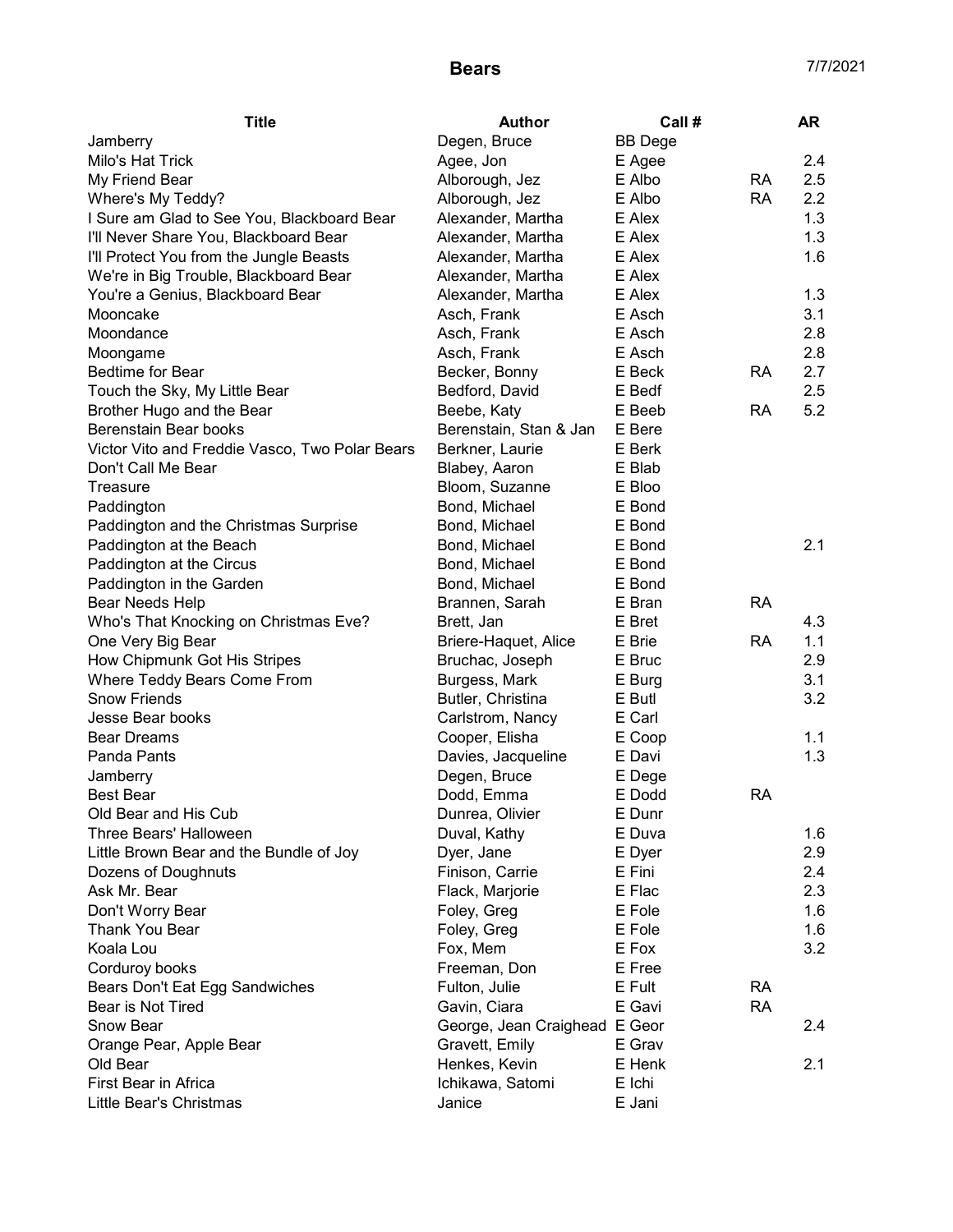| <b>Title</b>                          | <b>Author</b>        | Call # |           | AR               |
|---------------------------------------|----------------------|--------|-----------|------------------|
| Two Bear Cubs                         | Jonas, Ann           | E Jona |           | 0.9              |
| Milton the Early Riser                | Kraus, Robert        | E Krau |           | 1.2              |
| Bear on the Train                     | Lawson, Julie        | E Laws |           | 3                |
| Tacky Goes to Camp                    | Lester, Helen        | E Lest |           | 3.3              |
| P. Bear's New Year's Party            | Lewis, Paul          | E Lewi |           |                  |
| Count the Ways, Little Brown Bear     | London, Jonathan     | E Lond |           | 2.6              |
| Hush Up and Hibernate                 | Markle, Sandra       | E Mark |           |                  |
| Stella and the Berry Thief            | Mason, Jane          | E Maso |           | 4.6              |
| <b>Finding Winnie</b>                 | Mattick, Lindsay     | E Matt |           | 3.4              |
| <b>Blueberries for Sal</b>            | McCloskey, Robert    | E Mccl |           | 4.1              |
| Bear Hug                              | McEwen, Katharine    | E Mcew |           | 3.5              |
| Big Brown Bear's Birthday Surprise    | McPhail, David       | E Mcph |           | 2.5              |
| Wide-Awake Bear                       | Miller, Pat          | E Mill |           |                  |
| Bear on the Bed                       | Miller, Ruth         | E Mill |           | 2.4              |
| Winnie-the-Pooh books                 | Milne, A.A.          | E Miln |           |                  |
| Little Bear's New Friend              | Minarik, Else        | E Mina |           | 3.1              |
| Legend of the Teddy Bear              | Murphy, Frank        | E Murp |           | 5                |
| <b>Zen Shorts</b>                     | Muth, Jon            | E Muth |           | 2.9              |
| Welcome Home, Bear                    | Na, II Sung          | E Na   |           | 2.4              |
| Bear Who Couldn't Sleep               | Nastro, Caroline     | E Nast |           |                  |
| <b>Baby Bear</b>                      | Nelson, Kadir        | E Nels |           | 1.6              |
| Bear is a Bear (Except When he's Not) | Newson, Karl         | E News | <b>RA</b> |                  |
| Bears and a Birthday                  | Parenteau, Shirley   | E Pare |           | 1.4              |
| Bears in a Band                       | Parenteau, Shirley   | E Pare |           |                  |
| Bears in Beds                         | Parenteau, Shirley   | E Pare |           | 1.5              |
| Bears in the Bath                     | Parenteau, Shirley   | E Pare | <b>RA</b> |                  |
| Bears in the Snow                     | Parenteau, Shirley   | E Pare |           |                  |
| Bears on Chairs                       | Parenteau, Shirley   | E Pare |           |                  |
| Bear Who Wasn't There                 | Pham, LeUyen         | E Pham |           |                  |
| Bear in Love                          | Pinkwater, Daniel    | E Pink |           |                  |
| <b>Bear's Picture</b>                 | Pinkwater, Daniel    | E Pink |           | 2.4              |
| Trouble with Ben                      | Polisar, Barry Louis | E Poli |           |                  |
| Chance                                | Regan, Dian          | E Rega |           | 3.2              |
| Me and My Dad!                        | Ritchie, Alison      | E Ritc |           | 2.2              |
| Bear Flies High                       | Rosen, Michael       | E Rose |           | 1.5              |
| We're Going on a Bear Hunt            | Rosen, Michael       | E Rose |           | 1.3              |
| Two Bear Cubs                         | San Souci, Robert    | E Sans |           | 4.8              |
| Bear Ate Your Sandwich                | Sarcone-Roach, Julia | E Sarc |           | 2.5              |
| But the Bear Came Back                | Sauer, Tammi         | E Saue | <b>RA</b> |                  |
| <b>Knock Knock</b>                    | Sauer, Tammi         | E Saue |           | 1.1              |
| Eat Like a Bear                       | Sayre, April         | E Sayr |           | 1.9              |
| <b>Little Bear Dreams</b>             | Schmid, Paul         | E Schm |           |                  |
| Dog and Bear: 2 Friends, 3 Stories    | Seeger, Laura        | E Seeg |           |                  |
| Don't Eat That                        | Sheneman, Drew       | E Shen | RA        |                  |
| Perfect Day                           | Smith, Lane          | E Smit | <b>RA</b> |                  |
| Honey                                 | Stein, David Ezra    | E Stei | <b>RA</b> |                  |
| <b>Night After Christmas</b>          | Stevenson, James     | E Stev |           | $2.2\phantom{0}$ |
| Mama's Little Bears                   | Tafuri, Nancy        | E Tafu |           |                  |
| Sleep Tight, Little Bear              | Teckentrup, Britta   | E Teck |           |                  |
| Polar Bear Night                      | Thompson, Lauren     | E Thom |           | 2.1              |
| Night Night, Cuddly Bear              | Waddell, Martin      | E Wadd |           | 1.8              |
|                                       |                      |        |           |                  |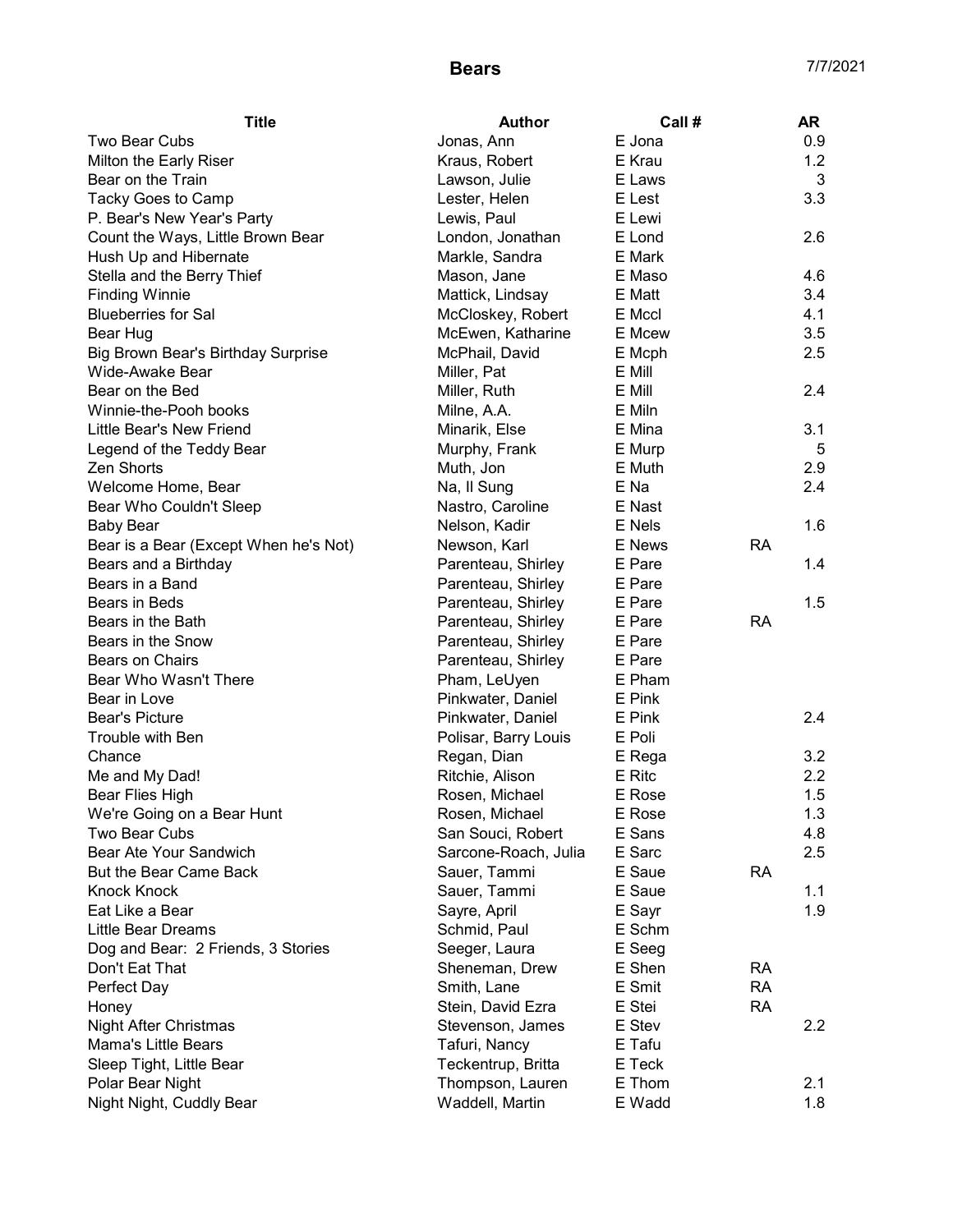| <b>Title</b>                                                       | <b>Author</b>                   | Call #     |           | AR  |
|--------------------------------------------------------------------|---------------------------------|------------|-----------|-----|
| Teddy Bear ABC                                                     | Watts, Claire                   | E Watt     |           |     |
| Little One                                                         | Weaver, Jo                      | E Weav     |           | 2.8 |
| Bear Can't Sleep                                                   | Wilson, Karma                   | E Wils     |           |     |
| <b>Bear Counts</b>                                                 | Wilson, Karma                   | E Wils     |           | 1.7 |
| <b>Bear Feels Scared</b>                                           | Wilson, Karma                   | E Wils     |           |     |
| <b>Bear Feels Sick</b>                                             | Wilson, Karma                   | E Wils     |           |     |
| <b>Bear Says Thanks</b>                                            | Wilson, Karma                   | E Wils     | <b>RA</b> | 2.3 |
| <b>Bear Sees Colors</b>                                            | Wilson, Karma                   | E Wils     |           |     |
| Bear Snores On                                                     | Wilson, Karma                   | E Wils     | <b>RA</b> | 2.2 |
| Bear Stays Up for Christmas                                        | Wilson, Karma                   | E Wils     |           |     |
| Bear Wants More                                                    | Wilson, Karma                   | E Wils     |           | 2.2 |
| Bear's Loose Tooth                                                 | Wilson, Karma                   | E Wils     |           |     |
| <b>Bear's New Friend</b>                                           | Wilson, Karma                   | E Wils     | <b>RA</b> | 1.9 |
| Merry Christmas, Big Hungry Bear!                                  | Wood, Don                       | E Wood     |           | 1.6 |
| Baby Bear's Big Dreams                                             | Yolen, Jane                     | E Yole     |           | 2.6 |
| <b>Baby Bear's Books</b>                                           | Yolen, Jane                     | E Yole     |           | 2.7 |
| <b>Baby Bear's Chairs</b>                                          | Yolen, Jane                     | E Yole     |           | 2.5 |
| Bear Sat On My Porch Today                                         | Yolen, Jane                     | E Yole     |           |     |
| <b>Starry Tales</b>                                                | McCaughrean, Geraldine J 291.24 |            |           | 5.9 |
| <b>Hot Foot Teddy</b>                                              | Houser, Sue                     | J 363.37   |           | 6   |
| Yours Truly, Goldilocks                                            | Ada, Alma Flor                  | J 398.2    |           | 4.7 |
| Ghostyshocks and the Three Scares                                  | Anholt, Laurence                | J 398.2    |           |     |
| Goldilocks and the Three Bears                                     | Aylesworth, Jim                 | J 398.2    |           | 4.1 |
| Goldilocks and the Three Bears                                     | Brett, Jan                      | J 398.2    |           | 4.4 |
| <b>Three Snow Bears</b>                                            | Brett, Jan                      | J 398.2    |           | 3.1 |
| Goldilocks and the Three Bears                                     | Buehner, Caralyn                | J 398.2    |           | 3.3 |
| Jolie Blonde and the Three Heberts                                 | Collins, Sheila                 | J 398.2    |           |     |
| <b>Goldilocks Returns</b>                                          | Ernst, Lisa                     | J 398.2    |           | 3.8 |
| Mr. Wolf and the Three Bears                                       | Fearnley, Jan                   | J 398.2    |           | 2.8 |
| <b>Nursery Classics</b>                                            | Galdone, Paul                   | J 398.2    |           |     |
| <b>Three Bears</b>                                                 | Galdone, Paul                   | J 398.2    |           | 3.6 |
| Goldie Socks and the Three Libearians                              | Hopkins, Jackie                 | J 398.2    |           | 4   |
| Dusty Locks and the Three Bears                                    | Lowell, Susan                   | J 398.2    |           | 4.3 |
| Goldilocks and the Three Bears                                     | Marshall, James                 | J 398.2    |           | 3.1 |
| Leola and the Honeybears                                           | Rosales, Melodye                | J 398.2    |           | 4   |
| Goldie and the Three Bears                                         | Stanley, Diane                  | J 398.2    | <b>RA</b> | 2.6 |
| Boy Who Lived with the Bears                                       | Bruchac, Joseph                 | J 398.2089 |           | 4.4 |
| Jump On Over                                                       | Harris, Joel                    | J 398.2097 |           |     |
| Last Tales of Uncle Remus                                          | Harris, Joel                    | J 398.2097 |           |     |
| Koalas                                                             | Clark, Willow                   | J 599.2    |           |     |
| It's a Baby Black Bear                                             | Doudna, Kelly                   | J 599.78   |           | 2.3 |
| <b>Brown Bear</b>                                                  | Goldish, Meish                  | J 599.78   |           | 3.9 |
| <b>Bears</b>                                                       | Pelusey, Michael                | J 599.78   |           |     |
| <b>Baby Bears</b>                                                  | Schuetz, Kari                   | J 599.78   |           | 1.3 |
| All About Bears                                                    | Szymanski, Jennifer             | J 599.78   |           |     |
| <b>Grizzly Bears</b>                                               | Hirsch, Rebecca                 | J 599.784  |           | 4.8 |
| <b>Great Bear Rescue</b>                                           | Markle, Sandra                  | J 599.784  |           |     |
| <b>Grizzly Bears</b>                                               | Owen, Ruth                      | J 599.784  |           | 3.9 |
| It's a Polar Bear                                                  | Dinmont, Kerry                  | J 599.786  |           |     |
| Knut: How One Little Polar Bear Captivated the Wo Hatkoff, Juliana |                                 | J 599.786  |           | 5.4 |
| Polar Bears on the Hunt                                            | Marquardt, Meg                  | J 599.786  |           |     |
|                                                                    |                                 |            |           |     |